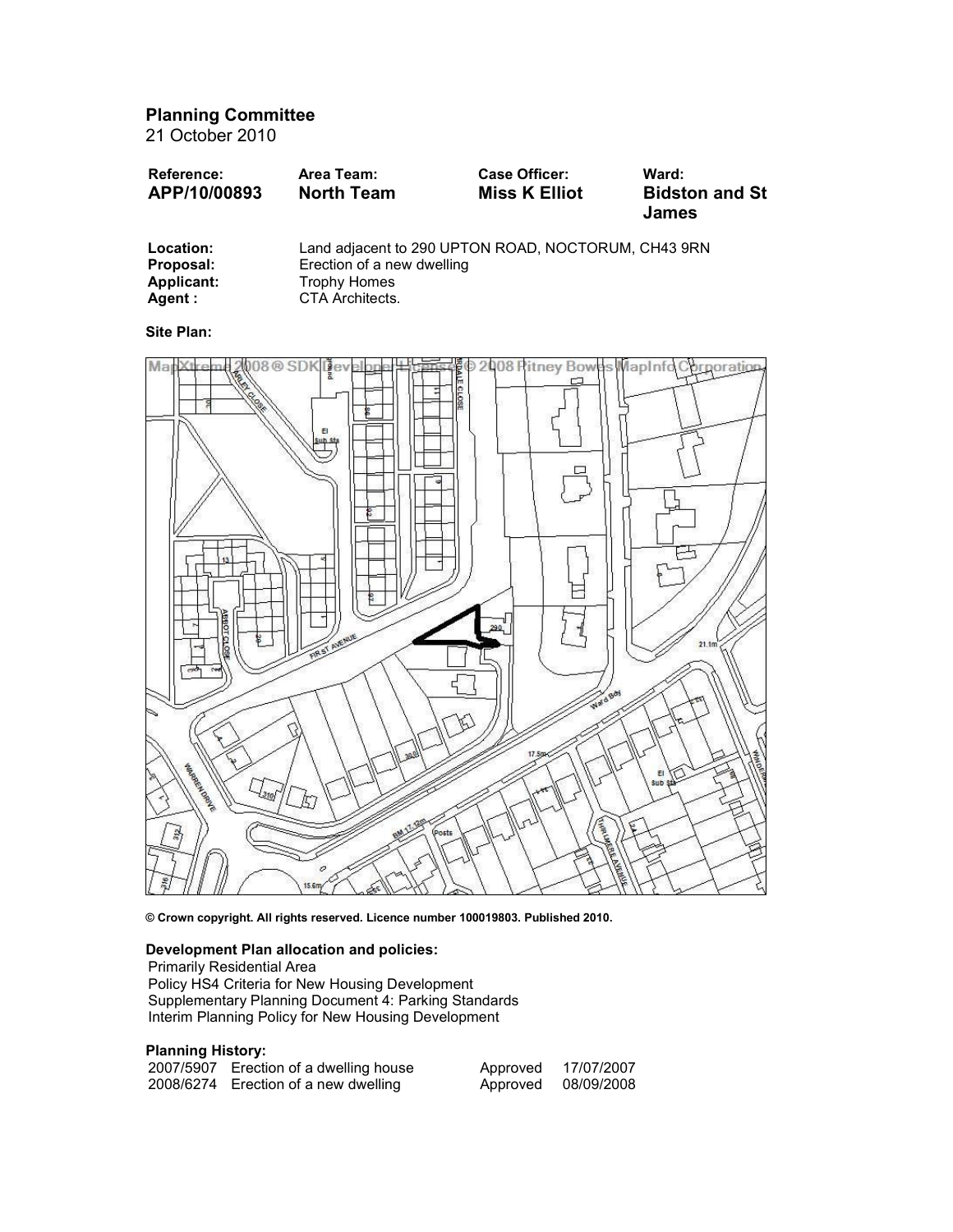# Summary Of Representations and Consultations Received: REPRESENTATIONS

Seven letters of notification were sent to the occupiers of neighbouring properties and a site notice was displayed. At the time of writing this report one letter of objection had been received regarding access to the proposed dwelling, parking congestion, health and safety issues relating to construction traffic and lack of consultation.

# **CONSULTATIONS**

Director of Technical Services, Traffic and Transportation Division have no objection to the proposal. Director of Law, HR & Asset Management, Environmental Protection Division have no objection to the proposal.

# Director's Comments:

The application was deferred from Planning Committee on 28th September 2010 for a Site Visit.

# REASON FOR REFERRAL

Councillor Smith requested that the application was taken out of delegation on behalf of local residents on the grounds that the proposal would result in overlooking due to its proximity to neighbouring properties and that there is a lack of access and egress serving the site.

# INTRODUCTION

The proposal is for the erection of a new dwelling and represents an amendment to two previously approved applications for the same proposal.

# PRINCIPLE OF DEVELOPMENT

The principle of the development is acceptable subject to Policy HS4, SPD4 and the Interim Planning Policy for New Housing Development.

# SITE AND SURROUNDINGS

The site comprises a triangular shaped plot which is currently vacant. The application site is accessed via a slip road off Upton Road and adjoins First Avenue to the north. The plot is located at the head of a cul-de-sac which has a turning head at the top. The site is currently bounded by fencing, and vegetation in parts, to all boundaries. The properties along this section of Upton Road are staggered due the bend in the road.

# POLICY CONTEXT

Policy HS4, SPD4 and the Interim Planning Policy for New Housing Development are directly relevant in this instance.

# APPEARANCE AND AMENITY ISSUES

The principle of a new dwelling on the site has already been approved under the two previous application, of which the latter is still extant. The footprint of the proposed dwelling remains the same as the most recent approval except for the inclusion of an en suite to the master bedroom and additional fourth bedroom at first floor. The positioning of the window serving bedroom 2 is not considered to result in direct overlooking and meets the required separation distance. The windows serving the en suite and main bathroom can be obscurely glazed by condition. There is one proposed window serving the stairwell that faces No.292 which can also be obscurely glazed, although No.292 has no windows in its side elevation facing the proposal except for a landing window. There are two small secondary windows in the side elevation of No.290 at ground floor however they are not considered to result in a loss of light or privacy. The positioning of other windows and doors within the new dwelling have already been approved and are not considered to result in a loss of light or privacy to neighbouring properties.

The positioning of the dwelling within the plot remains the same as the previous approval and remains in line with No.292. The dwelling will be accessed via a strip of land that runs in front of No.290 and has sufficient off street parking in accordance with the maximum guidelines outlined in SPD4 of two spaces. The details of the access remain unchanged from the previous approvals and have been agreed with the Traffic Management Division subject to visibility splays. The objections raised by the occupants of No.292 relate largely to access in and out of the site by both future occupants and construction traffic. It is acknowledged that whilst a vehicle would have to reverse in or out of the site,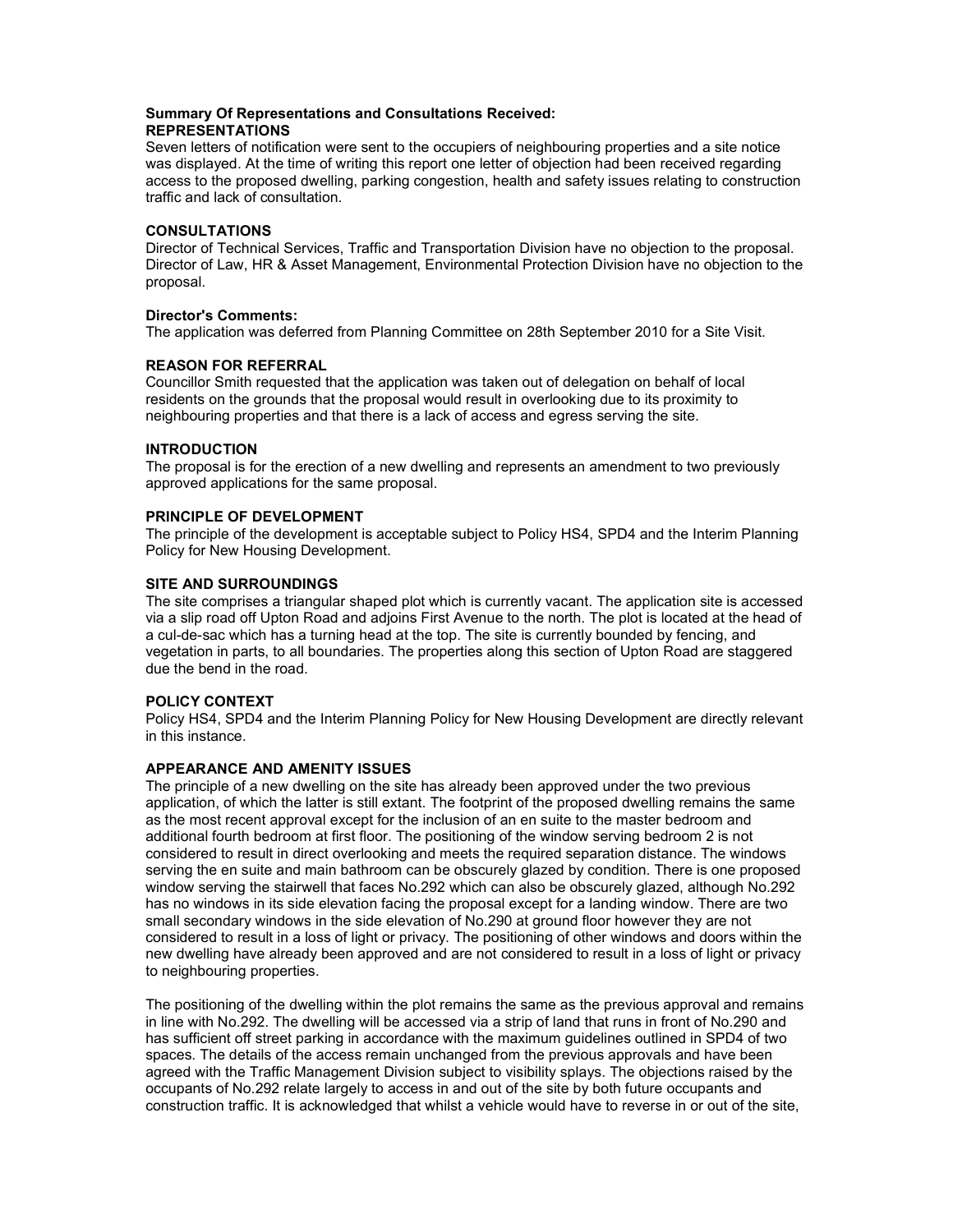this is commonplace in most minor residential roads throughout the borough. Also taking in to consideration the relatively low vehicle and pedestrian movements in the cul-de-sac, it is not considered a sufficient reason to object on highway safety grounds. Similarly the additional traffic generated by one property, and associated construction vehicles, would be relatively low and the addition of one extra bedroom to the property is not considered to exacerbate this.

In relation to construction traffic accessing the site from Upton Road, no previous condition was imposed restricting this and therefore it is considered unreasonable to insist upon this as part of the current proposal. Any health and safety issues arising during construction would be dealt with under separate legislation and would not be possible to control this through planning conditions. The scale and design of the dwelling is acceptable and is considered in keeping with those in the surrounding area. The proposed dwelling will have sufficient outlook, amenity space and provision for off-street parking. The additional rooms at first floor are considered acceptable however permitted development rights will be removed to restrict any further extension or alteration to the property. The site located within the regeneration priority area and as such complies with the Interim Planning Policy for New Housing Development. It is considered that an adequate level of consultation was undertaken. It would not be expedient to refuse this proposal which does not vary significantly from the extant permission. Overall the proposal is considered acceptable in terms of Policy HS4, SPD4 and the Interim Planning Policy for New Housing Development and is recommended for approval.

## SEPARATION DISTANCES

SPG11 recommends that habitable room windows directly facing each other should be at least 21 metres apart and that Main habitable room windows should be at least 14 metres from any blank gable. The proposed front and rear facing bedroom windows do not face directly on to neighbouring properties and their positioning has already been approved under the two previous applications. The introduction of a further bedroom window to the north elevation has a sufficient outlook and retains a separation distance from No.1 Airdale Close of approximately 24 metres. The proposal is therefore not considered to result in direct overlooking or loss of privacy to neighbouring residential properties.

## HIGHWAY/TRAFFIC IMPLICATIONS

There are no Highway Implications relating to this proposal and the details of access and egress serving the site have already been approved under the previous two applications.

## ENVIRONMENTAL/SUSTAINABILITY ISSUES

There are no Environmental/Sustainability issues relating to these proposals.

## HEALTH ISSUES

There are no health implications relating to this application.

## **CONCLUSION**

The proposal is not considered to have an adverse impact on the character of the area or on the amenities that the occupiers of neighbouring properties can reasonably expect to enjoy. The proposal complies with Policy HS4 of Wirral's Unitary Development Plan, SPD4 and the Interim Planning Policy for New Housing Development.

#### Summary of Decision:

Having regards to the individual merits of this application the decision to grant Planning Permission has been taken having regards to the relevant Policies and Proposals in the Wirral Unitary Development Plan (Adopted February 2000) and all relevant material considerations including national and regional policy advice. In reaching this decision the Local Planning Authority has considered the following:-

The proposal is not considered to have an adverse impact on the character of the area or on the amenities that the occupiers of neighbouring properties can reasonably expect to enjoy. The proposal complies with Policy HS4 of Wirral's Unitary Development Plan.

#### Recommended Decision: Approve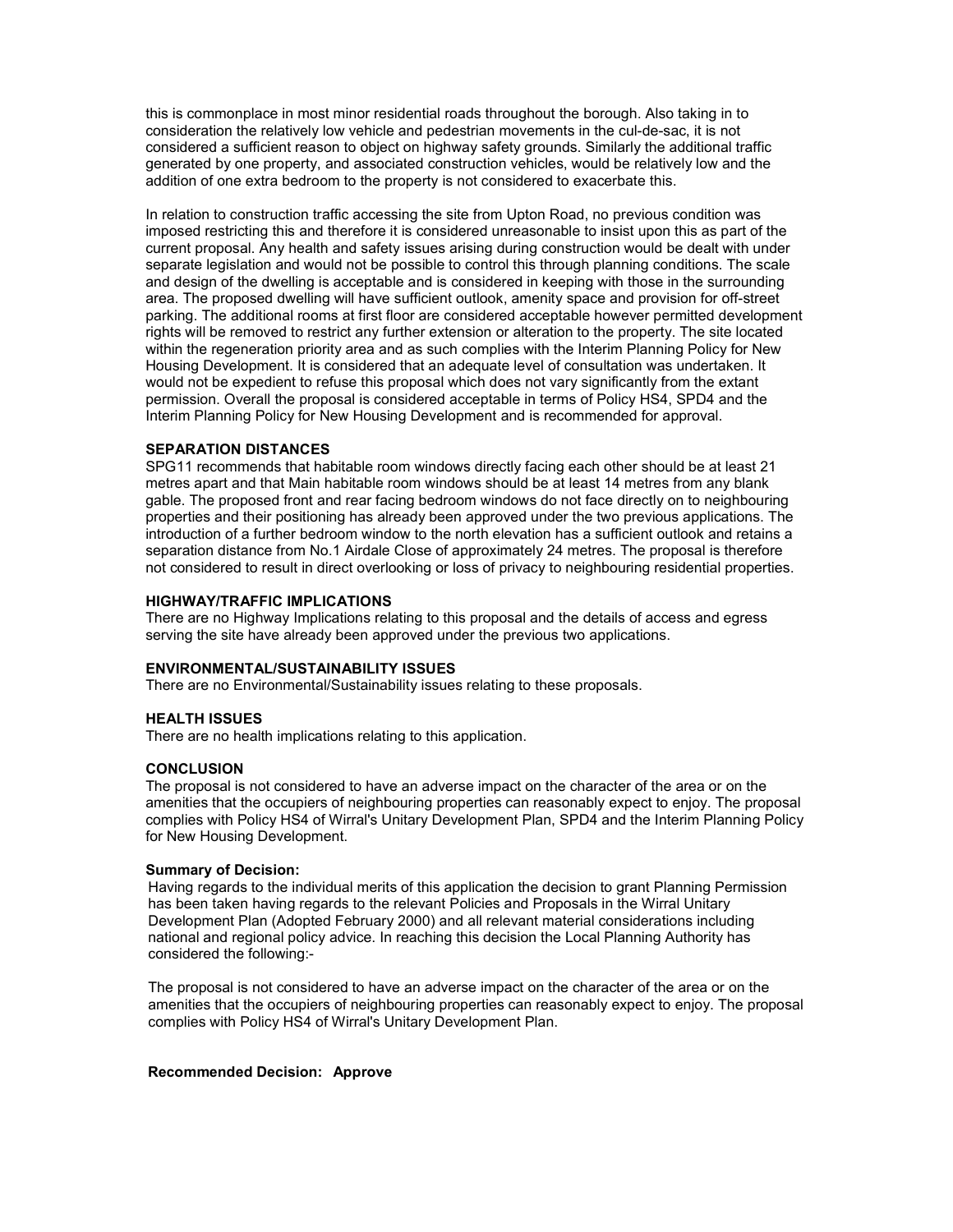#### Recommended Conditions and Reasons:

1. The development hereby permitted shall be commenced before the expiration of three years from the date of this permission.

Reason: To comply with Section 91 (as amended) of the Town and Country Planning Act 1990.

2. Before any construction commences, samples of the facing and roofing materials to be used in the external construction of this development shall be submitted to and approved in writing by the Local Planning Authority. The approved materials shall then be used in the construction of the development.

**Reason:** To ensure a satisfactory appearance to the development in the interests of visual amenity and to comply with Policy HS4 of the Wirral Unitary Development Plan.

3. No development shall be commenced until full details of soft and hard landscaping have been submitted to and approved in writing by the Local Planning Authority. The landscaping scheme shall detail the locations,species, and heights of all existing and proposed trees, shrubs and hedge planting and all existing and proposed grassed and hard surfaced areas and any other natural or proposed features.

**Reason:** To ensure a satisfactory standard of appearance of the development in the interests of the visual amenities of the area and having regard to Policy GR5 of Wirral's Unitary Development Plan.

4. Any trees or shrubs removed, dying, being severely damaged or becoming seriously diseased within five years from the completion of the scheme shall be replaced by trees or shrubs of a similar size and species to those originally required to be planted unless otherwise agreed in writing by the Local Planning Authority.

**Reason:** To ensure a satisfactory standard of appearance of the development in the interests of the visual amenities of the area and having regard to Policy GR5 of Wirral's Unitary Development Plan.

5. All hard and soft landscaping works shall be carried out in accordance with the approved details as set out in Condition 3. The works shall be carried out:

- In accordance with a programme to be agreed with the Local Planning Authority.

**Reason:** To ensure a satisfactory standard of appearance of the development in the interests of the visual amenities of the area and having regard to Policy GR5 of Wirral's Unitary Development Plan.

6. Visibility splays of 2.4 metres by 2.4 metres shall be provided at the junction of the proposed access with Upton Road before any part of the development is brought in to use. These splays shall be retained as such thereafter.

Reason: In the interest of highway safety.

7. Notwithstanding the provisions of the Town and Country Planning (General Permitted Development) (Amendment) (No.2) (England) Order 2008 (or any Order revoking or reenacting that Order) the enlargement of the dwelling or any addition to the roof or the erection or construction of a porch shall not be carried out.

**Reason:** To safeguard the amenities of the occupiers of adjoining property and the area generally and to accord with Policy HS4 of the Wirral Unitary Development Plan.